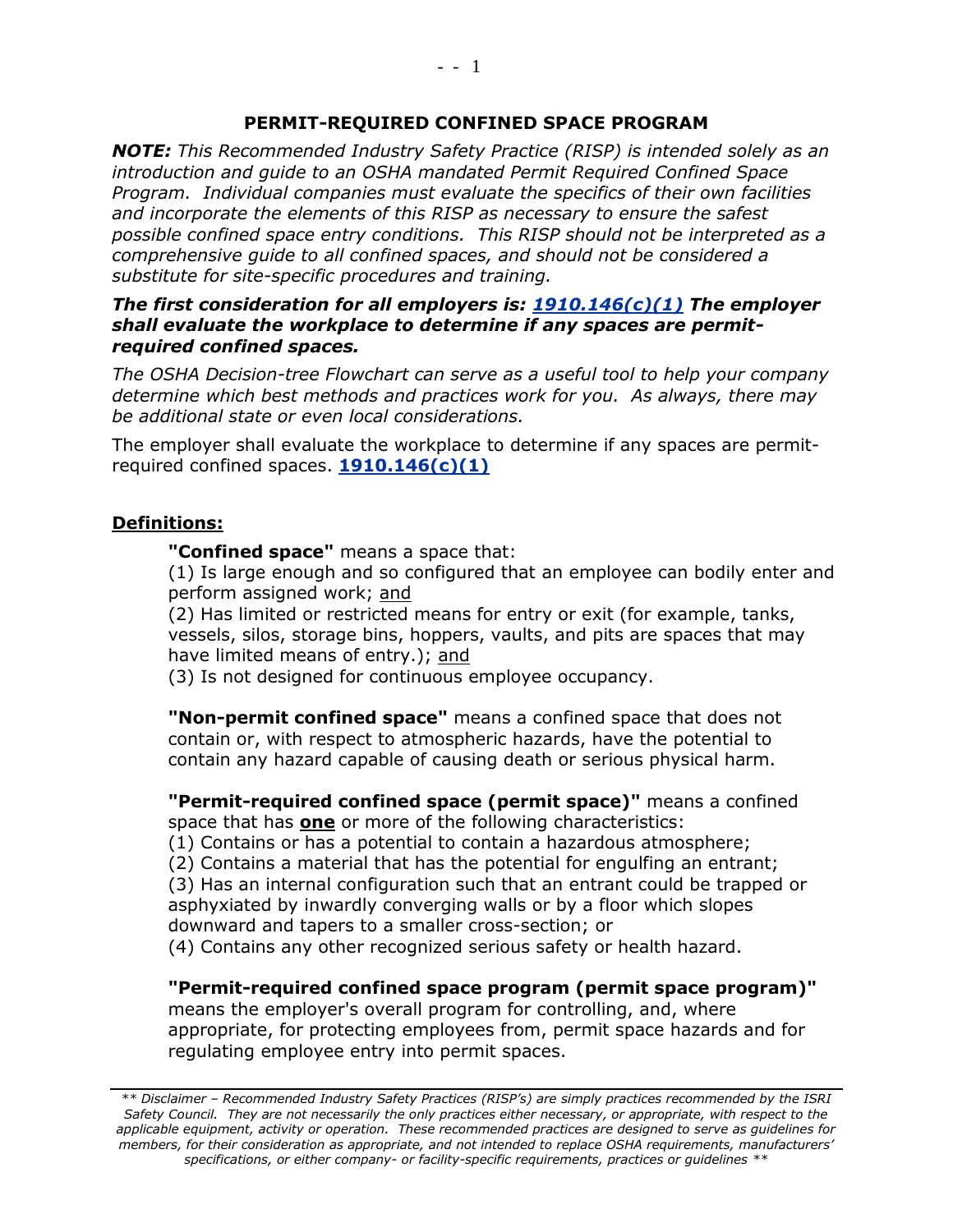#### **IDENTIFICATION OF CONFINED SPACES**

# **Examples of Potential Confined Spaces:**

*The following list is designated to aide in identifying confined spaces which may be found in a recycling facility. Confined spaces should not be limited to this list and should be considered permit required until proven otherwise.*

Automobile crushers Bag house Baler/hopper pits Barges(for scrapping or loading) **Compactors** Conveyor pits **Cyclones** Free standing shears Manholes Oil/water septic systems Scale pits **Sewers** Shredder mills Silos Storm water collection pits Tanks/tank cars Trucks

## **Potential Hazards:**

*Note that operations performed in spaces classified as non-permit required confined spaces (e.g., welding, cutting, use of solvents or gasoline engines) can introduce hazards that would cause the space to be requalified as a permit-required confined space.*

Atmospheric – oxygen, flammable/explosive, toxic Engulfment Entrapment Fall hazard Fire Changing atmosphere – oxygen, flammable, toxic Falling material from conveyors Dust/Combustible Dust Aerosolized particles Electric shock Moving hydraulic parts Noise Pinch points Slippery walking/working surfaces Jagged edges on finished product

*\*\* Disclaimer – Recommended Industry Safety Practices (RISP's) are simply practices recommended by the ISRI Safety Council. They are not necessarily the only practices either necessary, or appropriate, with respect to the applicable equipment, activity or operation. These recommended practices are designed to serve as guidelines for members, for their consideration as appropriate, and not intended to replace OSHA requirements, manufacturers' specifications, or either company- or facility-specific requirements, practices or guidelines \*\**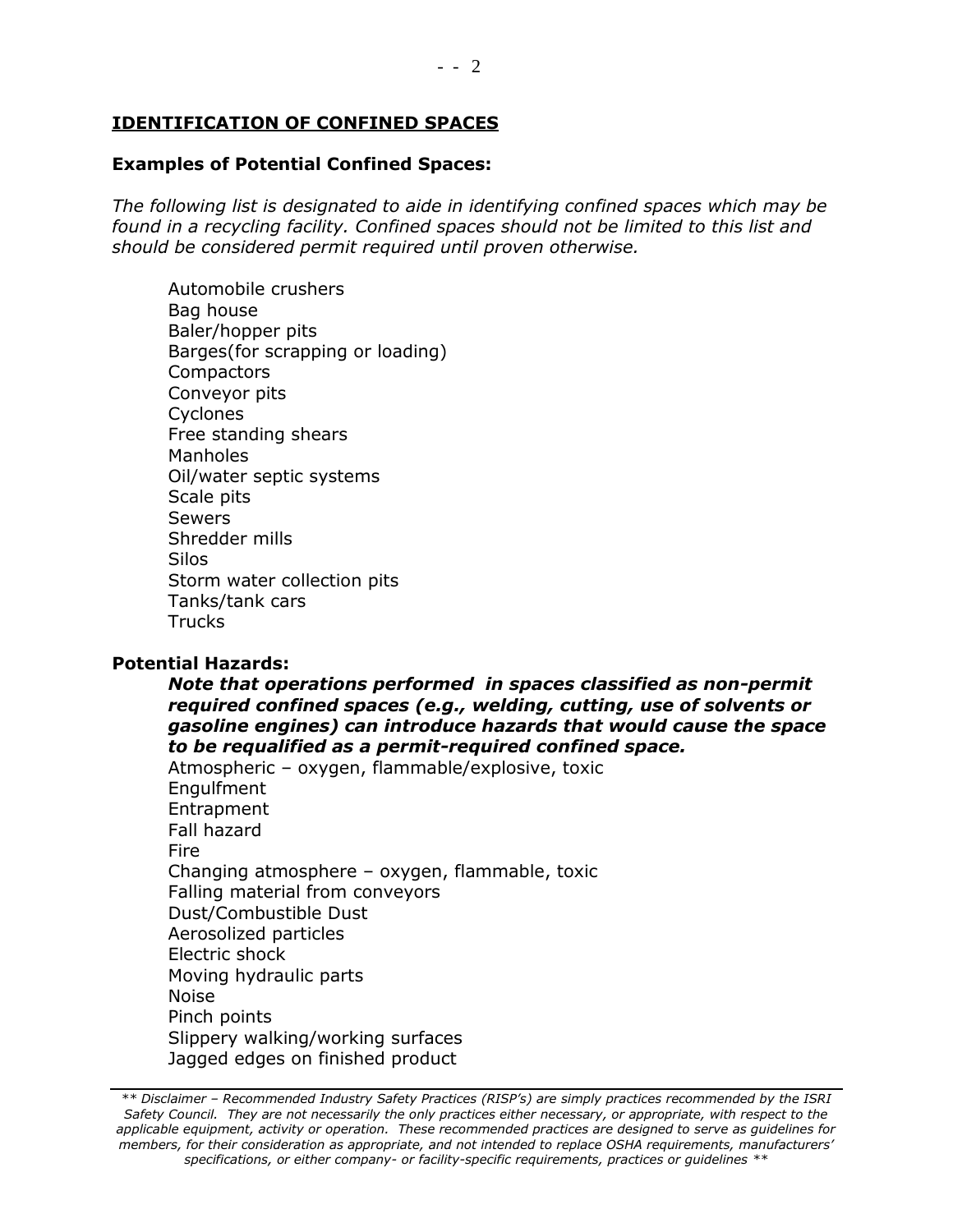Mobile equipment traffic

### **FLOW CHART** – **DECISION-TREE**

#### **Appendix A to §1910.146 -- Permit-Required Confined Space Decision Flow Chart**

APPENDIX A TO §1910.146-PERMIT-REQUIRED CONFINED SPACE DECISION FLOW CHART



*\*\* Disclaimer – Recommended Industry Safety Practices (RISP's) are simply practices recommended by the ISRI Safety Council. They are not necessarily the only practices either necessary, or appropriate, with respect to the applicable equipment, activity or operation. These recommended practices are designed to serve as guidelines for members, for their consideration as appropriate, and not intended to replace OSHA requirements, manufacturers' specifications, or either company- or facility-specific requirements, practices or guidelines \*\**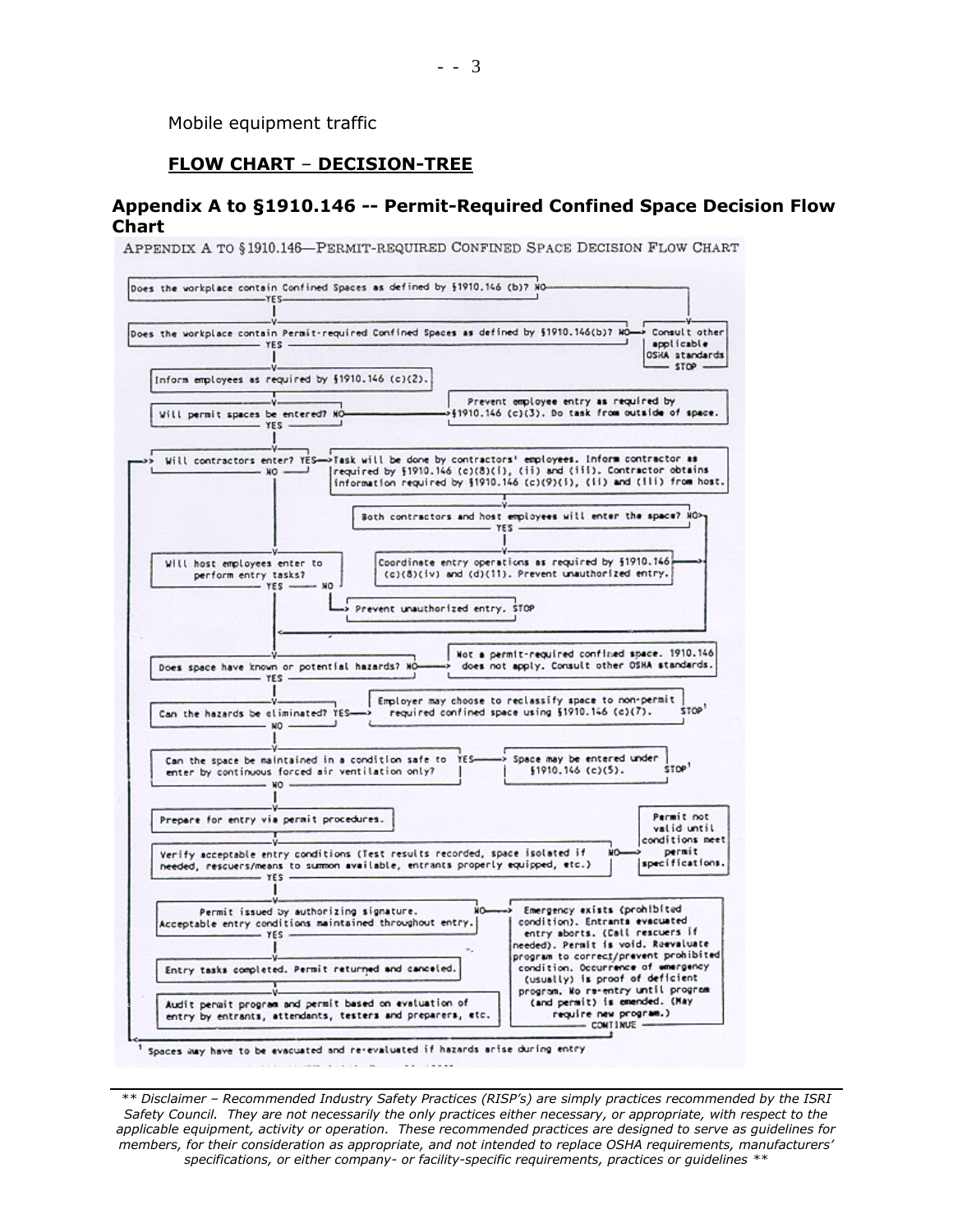#### **Protective Equipment:**

4 gas meter (and means or method to test for any other potential atmospheric hazard, ie methane) Hard hats as needed Safety glasses as needed Steel toe/steel shank work boots Gloves as needed Hearing protection as needed Gloves as needed Respirator as needed Communication equipment Lighting (may need to be non-explosive) Air Blowers if needed (forced ventilation -(may need to be non-explosive)) Retrieval and Rescue equipment including anchorage, body wear (harness) & connector; retrieval systems, personnel hoists, SCBA, and other specialized equipment.

## **SAMPLE ENTRY PERMIT FORM – SEE ATTACHMENT 1**

## **ADDITIONAL CONSIDERATIONS**

If employees **are** to enter permit required confined spaces, additional considerations include:

## **1.CLASSIFICATION OF EMPLOYEES:**

Authorized entrants, Attendants, and Entry supervisors.

## **2. TRAINING REQUIREMENTS:**

Provide training so that all employees have the necessary understanding, skills, and knowledge to perform the job safely. This includes training for: Authorized entrants, Attendants, and Entry supervisors. Training certification must include the employee's name, the signature or initials of the trainer, and the dates of training.

**REFRESHER TRAINING -** Provide refresher training whenever an employee's duties change, hazards in the confined space change, or an evaluation of the confined space entry program identifies inadequacies in the employee's knowledge. Refresher training must also be certified.

# **3. RESCUE and EMERGENCY SERVICES:**

"OSHA (See 1910.146 Non-Mandatory Appendix F -- Rescue Team or Rescue Service Evaluation Criteria ) believes that compliance with all the provisions of §1910.146 will enable employers to conduct permit space operations without recourse to rescue services in nearly all cases. However, experience indicates that circumstances will arise where entrants will need to

*\*\* Disclaimer – Recommended Industry Safety Practices (RISP's) are simply practices recommended by the ISRI Safety Council. They are not necessarily the only practices either necessary, or appropriate, with respect to the applicable equipment, activity or operation. These recommended practices are designed to serve as guidelines for members, for their consideration as appropriate, and not intended to replace OSHA requirements, manufacturers' specifications, or either company- or facility-specific requirements, practices or guidelines \*\**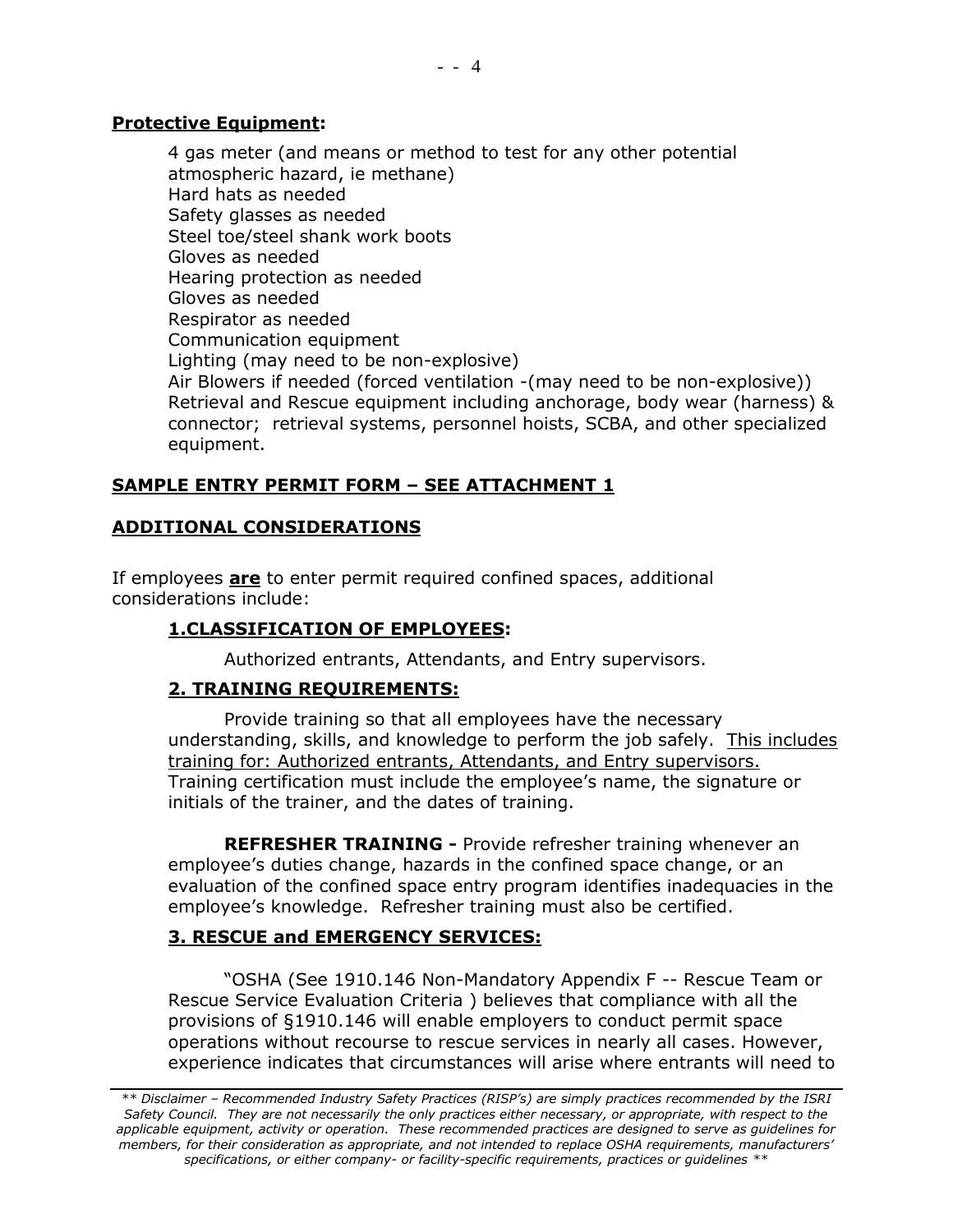be rescued from permit spaces. It is therefore important for employers to select rescue services or teams, either on-site or off-site, that are equipped and capable of minimizing harm to both entrants and rescuers if the need arises."

Sample policy for internal rescue plan:

Our company utilizes its own employees to perform rescue services in the event of a permit space emergency. This group of employees has been trained, at a minimum, to:

- Perform the assigned rescue duties;
- Correctly use personal protective equipment (PPE) required for the job;
- Establish proficiency as an authorized entrant, as provided by 1910.146(g) and (h); and
- Perform basic first-aid and cardiopulmonary resuscitation (CPR).

Our company also ensures that at least one member of the rescue team holds a current certification in first-aid and CPR, and that affected employees practice making permit space rescues at least once every 12 months, by means of simulated rescue operations in which they remove dummies, manikins, or actual persons from the actual permit spaces or from representative permit spaces. Representative permit spaces will, with respect to opening size, configuration, and accessibility, simulate the types of permit spaces from which rescue is to be performed.

\_\_\_\_\_\_\_\_\_\_\_\_\_\_\_\_\_\_\_\_\_\_ conducts our rescue and emergency training. The following designated persons currently make up our emergency rescue team \_\_\_\_\_\_\_\_\_\_\_\_\_\_\_\_\_\_\_\_\_\_.

## **Contractors**

When contractors enter a confined space, your company must ensure that the contractor utilizes an effective confines space entry program. Furthermore, your company must inform the contractor of the known hazards of the space, and likewise require them to inform your company of any new hazards that are discovered during the course of their operations.

*<sup>\*\*</sup> Disclaimer – Recommended Industry Safety Practices (RISP's) are simply practices recommended by the ISRI Safety Council. They are not necessarily the only practices either necessary, or appropriate, with respect to the applicable equipment, activity or operation. These recommended practices are designed to serve as guidelines for members, for their consideration as appropriate, and not intended to replace OSHA requirements, manufacturers' specifications, or either company- or facility-specific requirements, practices or guidelines \*\**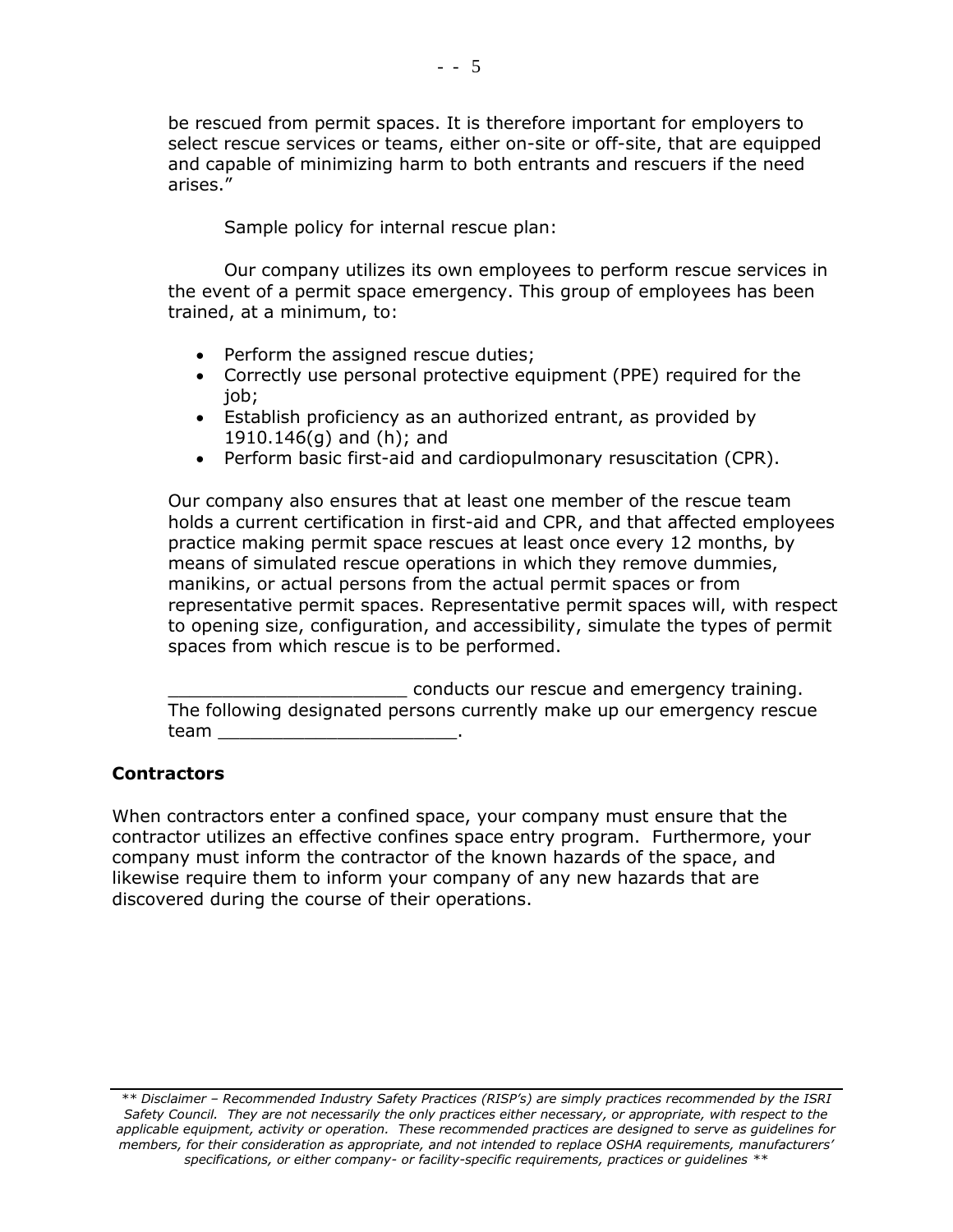#### **ATTACHMENT 1**

# **Confined Space Entry Permit – VALID FOR 8 HOURS ONLY**

|                                            | Date and Time Issued: _________________ Date and Time Expires: ________ |  |  |  |
|--------------------------------------------|-------------------------------------------------------------------------|--|--|--|
|                                            |                                                                         |  |  |  |
|                                            | Equipment to be worked on: ___________ Work to be performed: _________  |  |  |  |
|                                            |                                                                         |  |  |  |
| 1. Atmospheric Checks: Time ________       |                                                                         |  |  |  |
| Oxygen $\_\_\_\_\_$ %                      |                                                                         |  |  |  |
| Explosive _________% L.F.L.                |                                                                         |  |  |  |
|                                            |                                                                         |  |  |  |
|                                            |                                                                         |  |  |  |
| 3. Source isolation (No Entry): N/A Yes No |                                                                         |  |  |  |
| Pumps or lines blinded, () () ()           |                                                                         |  |  |  |
| disconnected, or blocked () () ()          |                                                                         |  |  |  |
| 4. Ventilation Modification:               | N/A Yes No                                                              |  |  |  |
| Mechanical                                 | () () ()                                                                |  |  |  |
| Natural Ventilation only                   | () () ()                                                                |  |  |  |
| 5. Atmospheric check after                 |                                                                         |  |  |  |
| isolation and Ventilation:                 |                                                                         |  |  |  |
| Oxygen ____________%                       | (IDLH at <19.5% or >23%)                                                |  |  |  |
| Explosive ________% L.F.L                  | (maximum of 10%)                                                        |  |  |  |
| Toxic PPM                                  |                                                                         |  |  |  |
|                                            |                                                                         |  |  |  |
| Testers signature: ______                  |                                                                         |  |  |  |

*<sup>\*\*</sup> Disclaimer – Recommended Industry Safety Practices (RISP's) are simply practices recommended by the ISRI Safety Council. They are not necessarily the only practices either necessary, or appropriate, with respect to the applicable equipment, activity or operation. These recommended practices are designed to serve as guidelines for members, for their consideration as appropriate, and not intended to replace OSHA requirements, manufacturers' specifications, or either company- or facility-specific requirements, practices or guidelines \*\**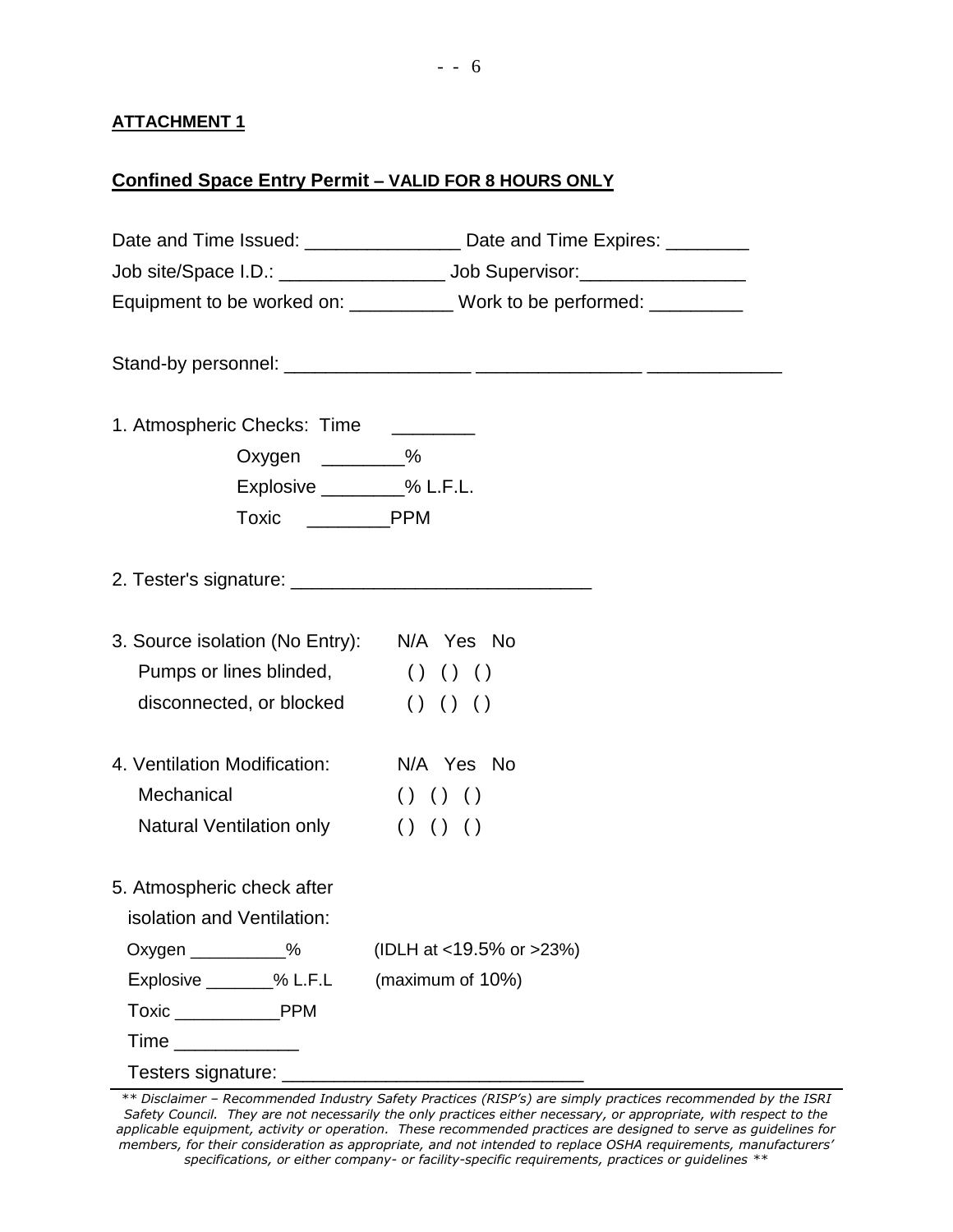| 6. Communication procedures: |  |
|------------------------------|--|
|------------------------------|--|

7. Rescue procedures: \_\_\_\_\_\_\_\_\_\_\_\_\_\_\_\_\_\_\_\_\_\_\_\_\_\_\_\_\_\_\_\_\_\_\_\_\_\_\_\_\_\_\_\_\_\_\_

| 8. Entry, standby, and back up persons:      | Yes                     | <b>No</b>          |                         |  |  |
|----------------------------------------------|-------------------------|--------------------|-------------------------|--|--|
| Successfully completed required training?    | $\left( \ \right)$      | $\left( \ \right)$ |                         |  |  |
| Is it current?                               |                         | $\left( \ \right)$ | $\left( \ \right)$      |  |  |
| 9. Equipment:                                | N/A                     | Yes                | <b>No</b>               |  |  |
| Direct reading gas monitor -                 |                         |                    |                         |  |  |
| tested                                       | $\left( \ \right)$      | $\left( \ \right)$ | $\left( \ \right)$      |  |  |
| Safety harnesses and lifelines               |                         |                    |                         |  |  |
| for entry and standby persons                | $\left( \ \right)$      | $\left( \ \right)$ |                         |  |  |
| Hoisting equipment                           | $\left( \ \right)$      | $\left( \ \right)$ | $\left( \ \right)$      |  |  |
| Powered communications                       | $\left( \ \right)$      | $\left( \ \right)$ |                         |  |  |
| SCBA's for entry and standby                 |                         |                    |                         |  |  |
| persons                                      | $\left( \ \right)$      | $\left( \ \right)$ | $\left( \ \right)$      |  |  |
|                                              | N/A                     | Yes                | <b>No</b>               |  |  |
| <b>Protective Clothing</b>                   | $\left( \ \right)$      | $\left( \ \right)$ |                         |  |  |
| All electric equipment listed                |                         |                    |                         |  |  |
| Class I, Division I, Group D                 |                         |                    |                         |  |  |
| and Non-sparking tools<br>$\left( \ \right)$ |                         | $\left( \ \right)$ | $\left( \ \right)$      |  |  |
| 10. Periodic atmospheric tests:              |                         |                    |                         |  |  |
| Oxygen ____%                                 | Time _____ Oxygen ____% |                    | <b>Time</b>             |  |  |
| Oxygen ____% Time ____ Oxygen ____%          |                         |                    | $Time$ <sub>_____</sub> |  |  |
|                                              |                         |                    |                         |  |  |

*\*\* Disclaimer – Recommended Industry Safety Practices (RISP's) are simply practices recommended by the ISRI Safety Council. They are not necessarily the only practices either necessary, or appropriate, with respect to the applicable equipment, activity or operation. These recommended practices are designed to serve as guidelines for members, for their consideration as appropriate, and not intended to replace OSHA requirements, manufacturers' specifications, or either company- or facility-specific requirements, practices or guidelines \*\**

\_\_\_\_\_\_\_\_\_\_\_\_\_\_\_\_\_\_\_\_\_\_\_\_\_\_\_\_\_\_\_\_\_\_\_\_\_\_\_\_\_\_\_\_\_\_\_\_\_\_\_\_\_\_\_\_\_\_\_\_\_\_\_\_\_\_\_\_\_

\_\_\_\_\_\_\_\_\_\_\_\_\_\_\_\_\_\_\_\_\_\_\_\_\_\_\_\_\_\_\_\_\_\_\_\_\_\_\_\_\_\_\_\_\_\_\_\_\_\_\_\_\_\_\_\_\_\_\_\_\_\_\_\_\_\_\_\_\_ \_\_\_\_\_\_\_\_\_\_\_\_\_\_\_\_\_\_\_\_\_\_\_\_\_\_\_\_\_\_\_\_\_\_\_\_\_\_\_\_\_\_\_\_\_\_\_\_\_\_\_\_\_\_\_\_\_\_\_\_\_\_\_\_\_\_\_\_\_ \_\_\_\_\_\_\_\_\_\_\_\_\_\_\_\_\_\_\_\_\_\_\_\_\_\_\_\_\_\_\_\_\_\_\_\_\_\_\_\_\_\_\_\_\_\_\_\_\_\_\_\_\_\_\_\_\_\_\_\_\_\_\_\_\_\_\_\_\_